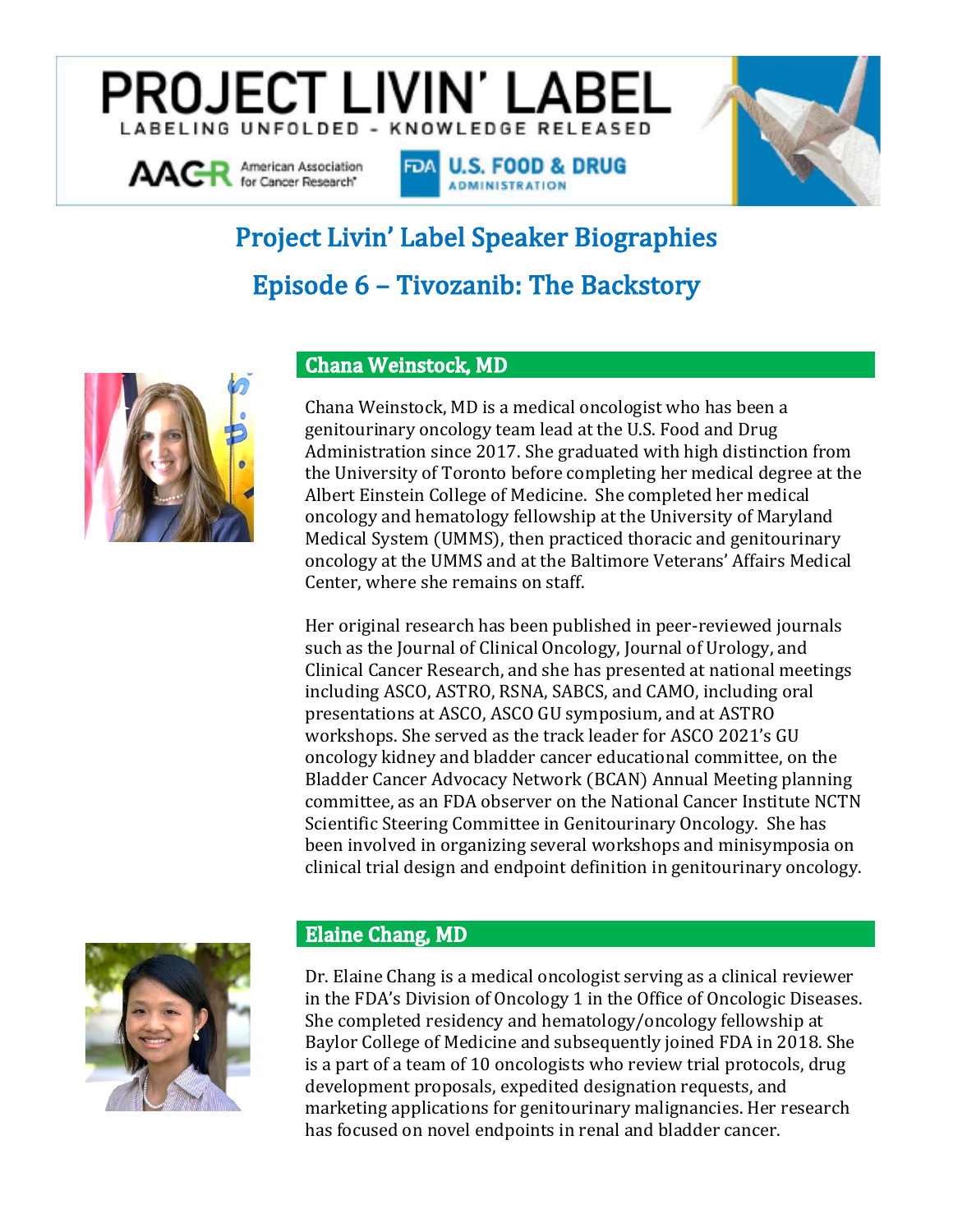

### Michael N. Needle, MD

Michael N. Needle, MD, serves as chief medical officer and leads the medical affairs group at AVEO, and brings more than 20 years of pharmaceutical industry experience in drug development and regulatory affairs. This includes central roles in the development of oncology and hematology drugs, including Erbitux® (cetuximab), Revlimid® (lenalidomide) and Pomalyst® (Pomalidomide). He most recently served as the Chief Medical Officer of Array BioPharma. Prior to Array, Dr. Needle was Chief Medical Officer of the Multiple Myeloma Research Foundation and Consortium (MMRF). Prior to MMRF, he held multiple Vice President level positions at Celgene in Clinical Research and Development in Oncology, Strategic Medical Business Development, and Pediatric Strategy. Dr. Needle also served as the Vice President of Clinical Affairs at ImClone Systems Incorporated. Dr. Needle did his fellowship in Pediatric Hematology / Oncology at the Children's Hospital Medical Center and the Fred Hutchinson Cancer Research Center of the University of Washington in Seattle and the University of Texas MD Anderson Cancer Center in Houston. Dr. Needle has held faculty positions at the University of Pennsylvania and Columbia University. Dr. Needle graduated from Binghamton University with a Bachelor of Arts in Physics and received his medical degree from SUNY Downstate Medical Center, in Brooklyn, New York.

#### Brian I. Rini, MD, FASCO



Brian I. Rini, MD, FASCO, is the Chief of Clinical Trials at Vanderbilt-Ingram Cancer Center (VICC) and Ingram Professor of Medicine at Vanderbilt University, where he leads kidney cancer clinical research efforts and the expansion of cancer clinical research operations. His research activities include over 300 publications extensively covering genitourinary cancer, most notably renal cell carcinoma. Dr. Rini has been lead investigator of several phase 3 clinical trials which have led to FDA approval. He has spoken at numerous seminars and invited lectureships, locally, nationally, and internationally, on genitourinary cancers and their treatments. He is a member of ASCO, KCA (Kidney Cancer Association) and SITC (Society for Immunotherapy of Cancer) with leadership positions in these organizations. He recently completed a term as a member and immediate past Chair of the Oncologic Drugs Advisory Committee (ODAC).